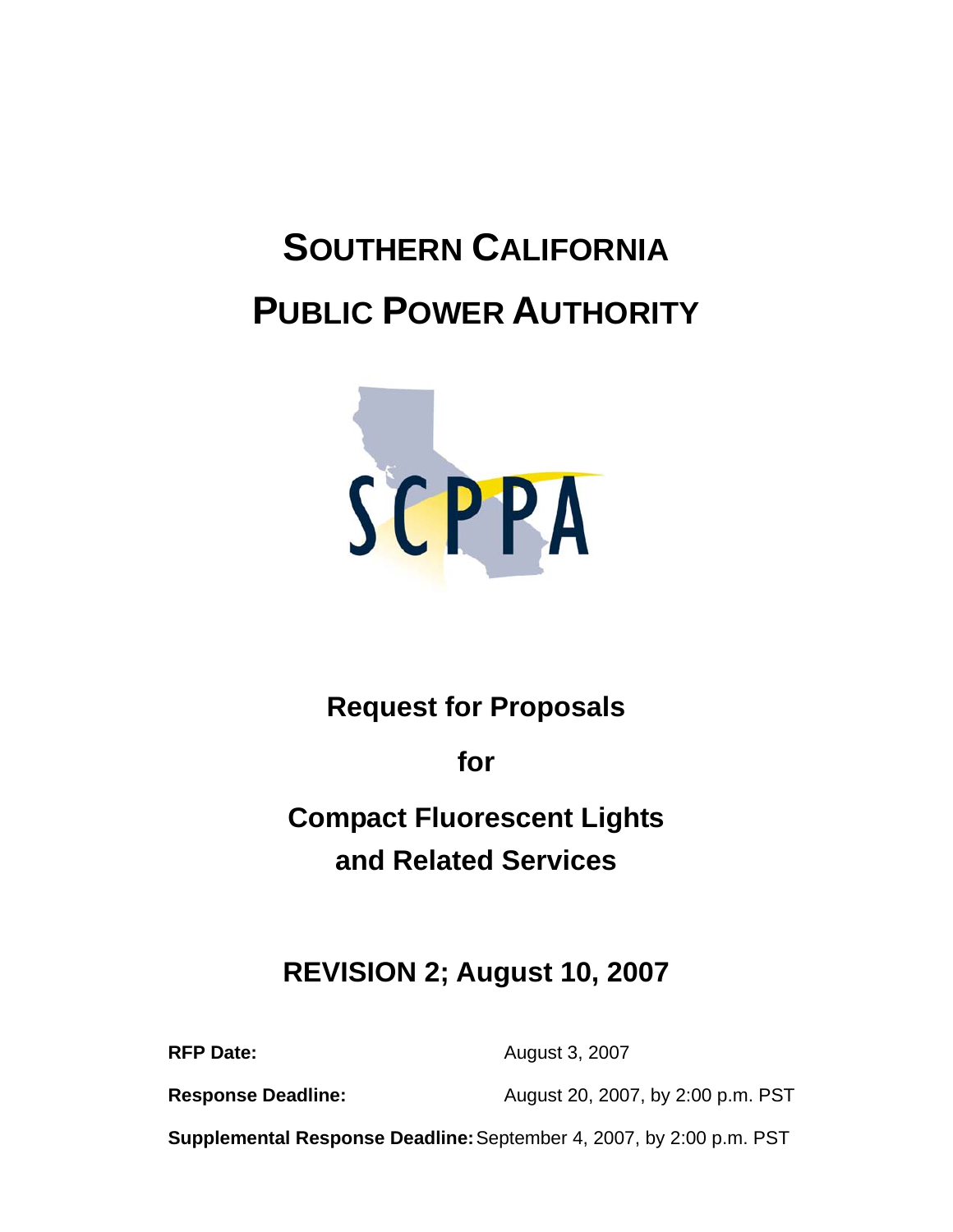# **SOUTHERN CALIFORNIA PUBLIC POWER AUTHORITY**

# **Request for Proposals (RFP) for Compact Fluorescent Lights**

The Southern California Public Power Authority (SCPPA) is hereby soliciting competitive proposals for Compact Fluorescent Lights within its member municipal utility service territories.

## **Introduction**

SCPPA, a joint powers authority and a public entity organized under the laws of the State of California, was created pursuant to the Government Code of California and a Joint Powers Agreement for the purpose of planning, financing, developing, acquiring, constructing, operating and maintaining projects for the generation or transmission of electric energy. SCPPA also facilitates joint service contracts, at the request of its members, to increase volume and increase procurement efficiency. A service contract entered into by SCPPA, pursuant to this RFP, would be utilized directly by the interested members to serve their respective utilities. The work would be ordered and approved directly by the members and the billing would be done through SCPPA.

SCPPA's Membership consists of twelve cities and one irrigation district which supply electric energy to Southern California, including the municipal utilities of the cities of Anaheim, Azusa, Banning, Burbank, Colton, Glendale, Los Angeles, Pasadena, Riverside, and Vernon, and the Imperial Irrigation District. In 2001 the cities of Cerritos and San Marcos joined SCPPA.

## **Areas of Interest**

Several SCPPA members have expressed an interest in:

- 1. The purchase of Compact Fluorescent Lights (CFL);
- 2. The purchase, packaging, and delivery of CFLs;
- 3. An online and print catalog service showcasing efficient lighting options for sale;
- 4. An incandescent to CFL lighting fixture exchange program; and
- 5. Point of Sale CFL distribution and tracking.

Please clearly delineate your bids for any or all of the five areas of interest described above. Your organization may elect to bid on one or more areas of interest. Each bid will be considered separately.

## **Scope of Services**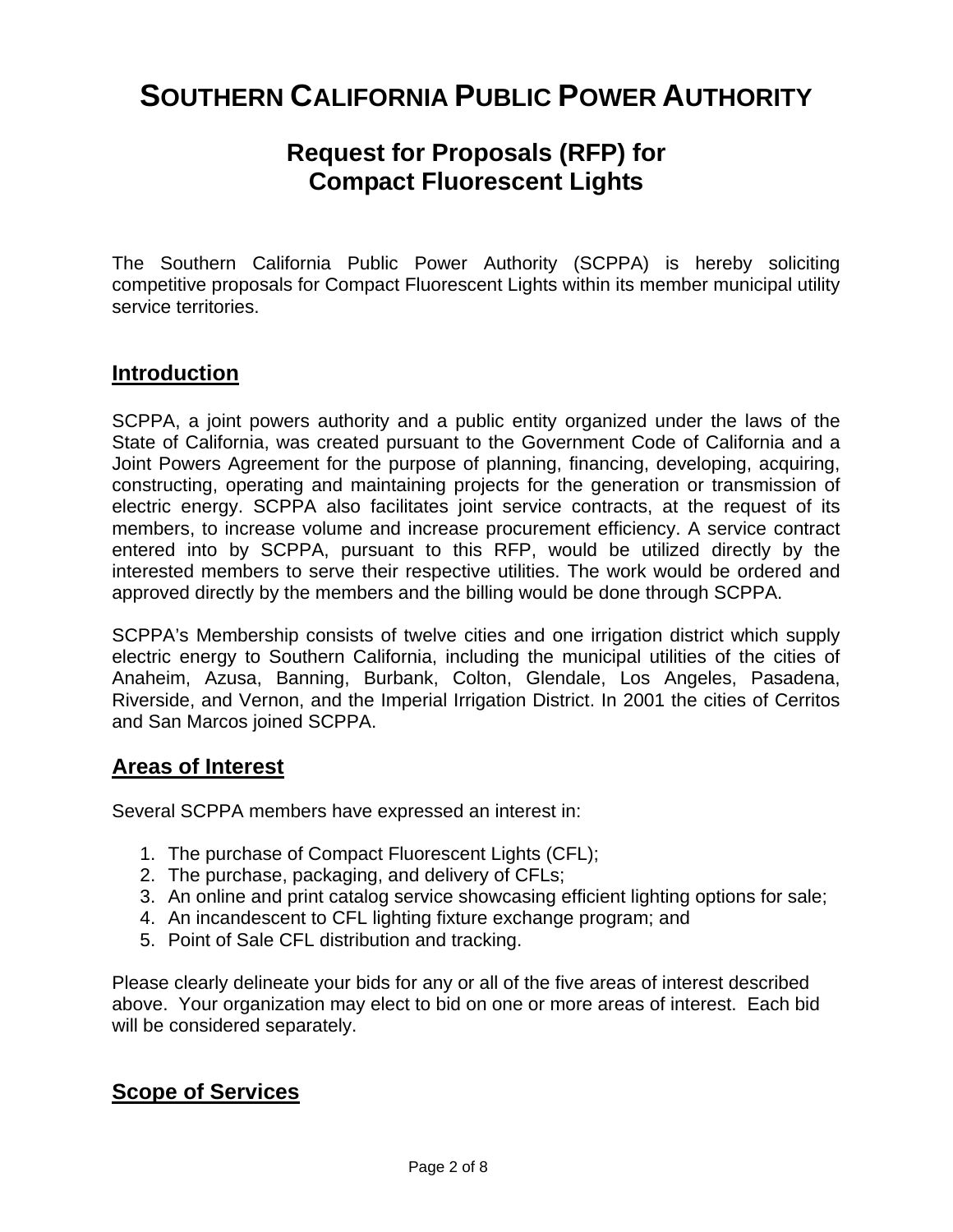- 1. **For all scenarios**, vendor to provide Compact Fluorescent Lamps that meet the following specification:
	- a) Size: Small enough to fit in most lamps and fixtures, MOL (Measured Overall Length) close to or less than five inches.
	- b) Shape: The SCPPA Member Agencies are particularly interested in nine specific types of CFLs for the purchase only option and purchase, packaging and mail delivery option. Those types are:
		- 1. 13 Watt Spiral
		- 2. 20 Watt Spiral
		- 3. 23 Watt Spiral
		- 4. 13 Watt A-Type
		- 5. 11 Watt Globe Type
		- 6. 13 Watt Recessed Lighting
		- 7. 18 Watt Spiral
		- 8. 26 Watt Spiral
		- 9. 30 Watt Spiral
	- c) For the 13-Watt options, light output must be equal to or greater than 60-watt incandescent lamps; for the 11-Watt option, light output must be equal to or greater than 40-watt incandescent lamps; and for the 18 to 30-Watt options, light output must be equal to or greater than the incandescent equivalent.
	- d) Must be Energy Star listed
	- e) Warranty: 1-year or greater
	- f) Must be UL and FCC listed for residential use.
	- g) Color: 2700k
	- h) Electronic ballast
	- i) Total harmonic distortion less than 15%
	- j) Power Factor not less than 50%; please provide the Power Factor Percentage for each lamp included in your proposal.
	- k) Labeling that includes information on recycling, the use of mercury in the product, and proper disposal of the CFL.
	- l) Instant on preferred. Please include whether instant on is a feature of each lamp you specify in your proposal. For some members, only instant on lamps will be accepted.
	- m) Ability for the vendor to store the CFLs at their own facility until such time as needed by the Member Agencies.
	- n) Color Rendering Requirement (CRI) of 80 or higher.
	- o) CFL base must be screw-in (E26/24), not pin-based.
	- p) Packaging of CFLs will be in recycled material.

Please include lumen, CRI and color temperature information, harmonic distortion, Power Factor percentages, and the minimum rated life (in hours) for each lamp specified in your proposal, and one packaged sample of each product included on the vendor bid response.

2. For the **CFL purchase only option**, please provide pricing for different quantity breaks for the nine specific types of CFLs listed below, ranging from 10,000 to 1.8 million units for each: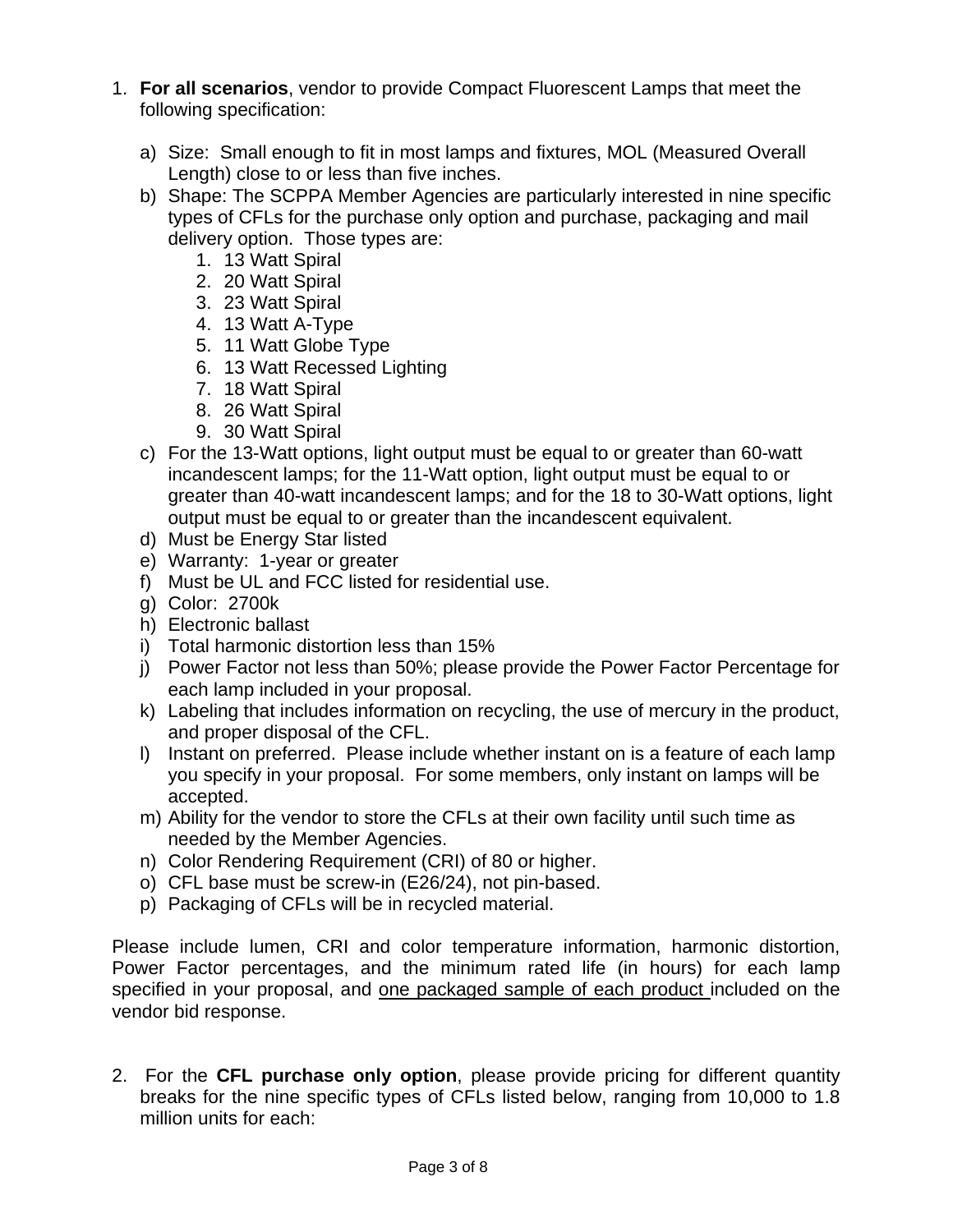- 13 Watt Spiral
- 20 Watt Spiral
- 23 Watt Spiral
- 13 Watt A-Type
- 11 Watt Globe Type
- 13 Watt Recessed Lighting
- 18 Watt Spiral
- 26 Watt Spiral
- 30 Watt Spiral

Additionally, members are interested in utility branding on package labels and on the CFL ballast. Pricing should include the options of a) utility branding on packaging only; and b) utility branding on both the packaging and CFL ballast. Please specify options available (e.g., spot color, 4-color) for branding.

Some members may provide up to two sheets of information to be inserted into each CFL package. Please provide pricing for this service.

- 3. For the **CFL purchase, packaging and mail delivery service option**, the package may contain either one or two CFLs, depending upon the member agency's preference. Vendor to provide bids for both of these delivery options, including pricing for different quantity breaks for the nine specific types of CFLs listed above, ranging from 10,000 to two million units for each, and meet the following requirements:
	- a. Vendor shall put one or two lamps, as directly by the member agencies, in one package suitable for mailing. Sample packaging options must be included with the bid.
	- b. Vendor shall also place up to two sheets of information, to be provided by the member utilities, into the shipping package.
	- c. Vendor shall label the packaging with customer addresses provided to vendor by Member Agency in Excel format and will be addressed to "Occupant".
	- d. Vendor shall arrange to have the packages delivered via the US Postal Service, and vendor shall be responsible for paying postage. Postage cost should be included in your proposal for each of the sample packaging options included.
	- e. Additionally, members are interested in utility branding on package labels and on the CFL ballast. Pricing should include the options of a) utility branding on packaging only; and b) utility branding on both the packaging and CFL ballast. Please specify options available (e.g., spot color, 4-color) for branding.
- 4. The SCPPA Member Agencies are also interested in soliciting **online and print catalog sales options**. The online and print catalog service will showcase efficient lighting options for sale. The online service would be linked directly from member websites -- with the full appearance of participating members' websites -- for the sale of CFLs and possibly other efficient lighting options to member utility residential and small business customers. Please provide proposals for one or more different online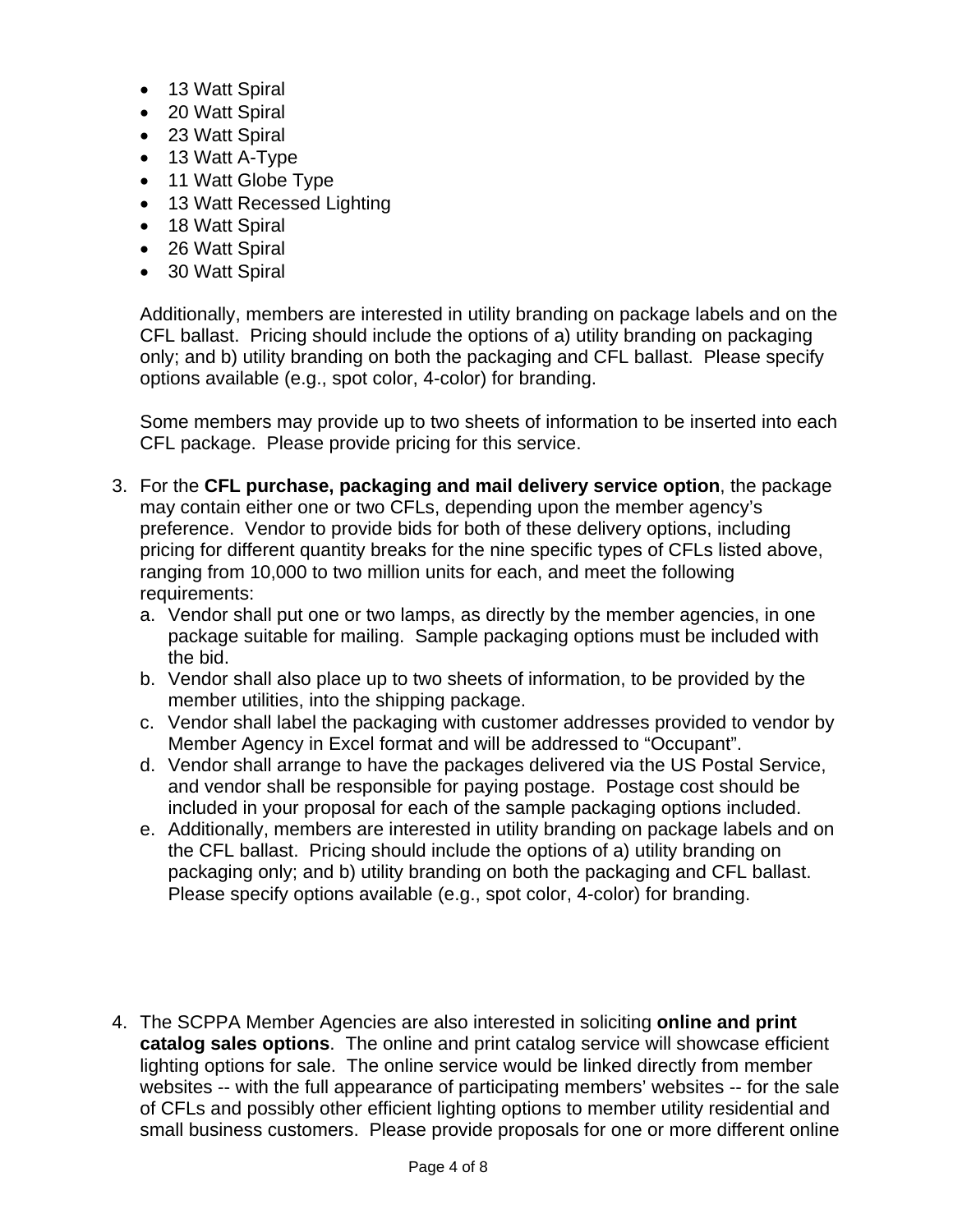and print catalog options that your organization could provide on to the SCPPA Members. Essential to any proposal is the ability to track purchases by zip code.

- 5. The SCPPA Member Agencies would also like to entertain proposals for **lamp exchange programs**. Please provide proposals for one or more different lamp exchange options that your organization could provide on a turn-key basis to the SCPPA Members. Programs may include central collection of old fixtures, recycling and destruction of old fixtures, and pin-based CFL table, floor, and desk replacement fixtures.
- 6. The SCPPA Member Agencies would also like to entertain proposals for **point of sale CFL distribution and tracking**. Please provide proposals for the distribution of CFLs purchase under Item 2 above at local retail stores within each SCPPA member utility service area. Sales should be tracked by lamp type and zip code.

Again, please provide a sample of each product you are proposing with your response so that it may be evaluated.

# **Proposal Submission Guidelines**

#### **A. Applicant Information**

 Name of Organization: Address: City: City: City: City: City: City: City: City: City: City: City: City: City: City: City: City: City: City: City: City: City: City: City: City: City: City: City: City: City: City: City: City: City: City: City: City: City: Telephone: Name and title of contact person:

#### **B. Bid Summary**

 Please clearly delineate your bids for any or all of the five areas of interest described above. Your organization may elect to bid on one or more areas of interest. Each bid will be considered separately.

#### **C. Pricing**

CFL Pricing: Please provide pricing, including quantity discounts, for each of the nine CFL types specified in the Scope of Services above. Pricing should be provided for quantities ranging from 10,000 to two million units. Please see additional pricing elements required under Scope of Services, item 2, above.

Service Pricing: Please provide a program description and the associated pricing for services related to the online and print catalog, incandescent to CFL lighting fixture exchange, and point of sale distribution areas of interest. Include different quantity price breaks for all options. For the Online and Print Catalog Sales option, provide the cost for each CFL option offered by the vendor through the catalog on a per unit basis. Include any quantity discount pricing information and the estimated shipping cost for one, two, three, etc. CFLs.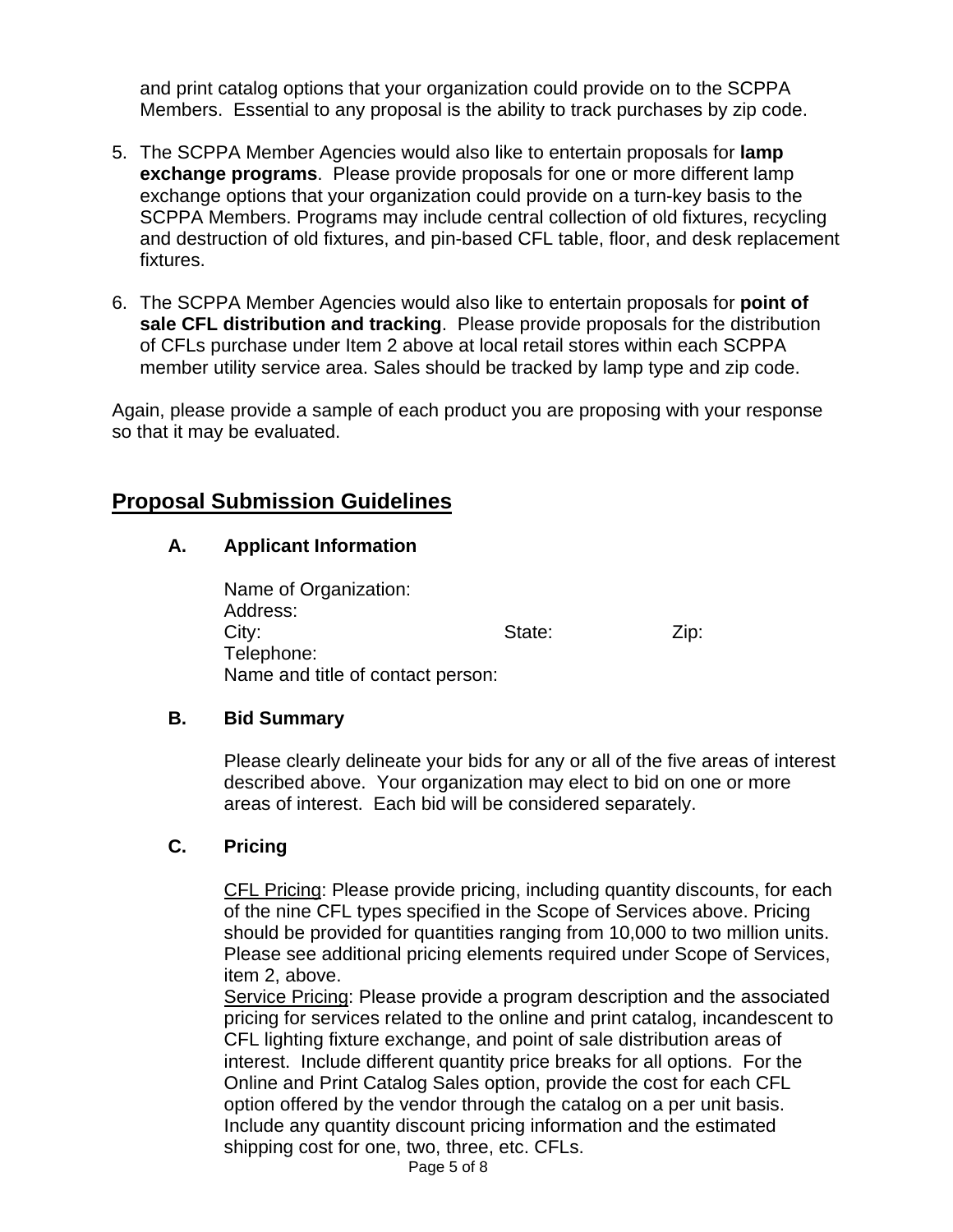#### **F. Timeline**

Provide a timeline for each of the CFL options listed in this request.

#### **G. Administration**

Identify key personnel who will operate and/or administer the program or project and briefly identify their duties, responsibilities, and background.

#### **J. Past Program Experience**

Describe past program development and implementation experience, and provide a list of three references for similar projects completed.

# **Selection Process**

The timeline for this Request for Proposal is as follows:

- 1. Distribute Request for Proposals to selected vendors August 3, 2007
- 2. Proposals due to SCPPA 2000 and 20, 2007
- 3. Supplemental Response Deadline September 4, 2007 Supplemental responses to item 6, Point of Sale CFL Distribution and Tracking, will be accepted by SCPPA through September 4, 2007.
- 4. Selection recommendation and award of contract By September 28, 2007

Following the award of contact, either SCPPA or the Member Agencies shall enter into a professional services agreement (PSA) with the selected vendor(s).

The selection of award of contract will be based on the proposal submitted and the following qualifications:

- 1. Efficiency and light output per Watt.
- 2. Estimated lifetime and warranty.
- 3. Packaging, whether or not the individual boxes are suitable for direct mailing, or if additional packaging will be required. Please note that packaging must be from recycled materials.
- 4. Price of turnkey services.

SCPPA reserves the right to reject all bids for any reason whether or not said bids are responsive or non-responsive. SCPPA reserves the right to reject any bid that is non-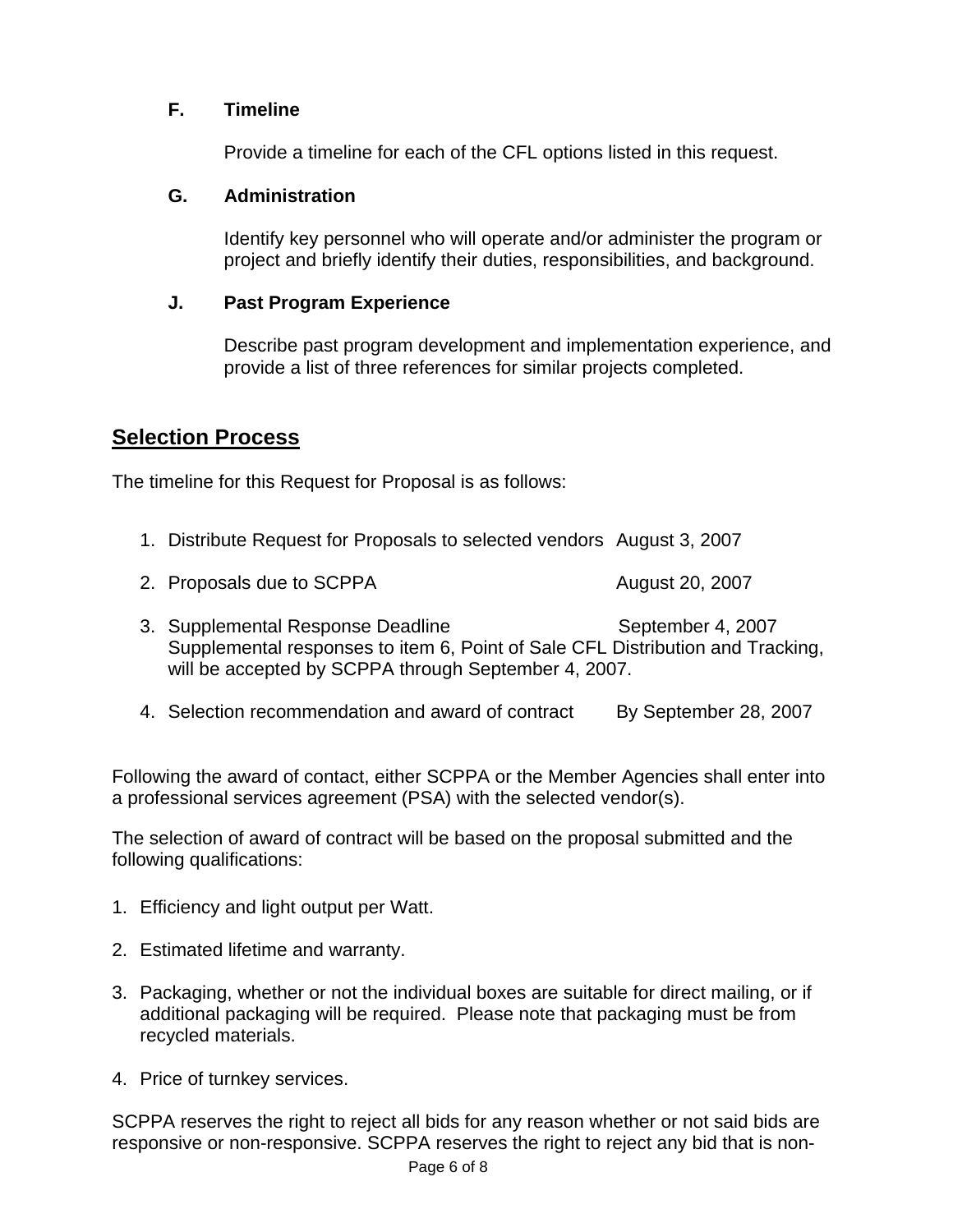responsive to this RFP. SCPPA may, but shall not be required to, solicit additional information, orally or in writing, from one or more of the applicants relating to the content of their proposal(s). SCPPA may, but shall not be required to, meet with one or more of the applicants prior to a preliminary selection of one or more applicants with which the Cities may choose to negotiate.

- SCPPA, at its sole discretion, shall evaluate responsive proposals and select proposals, if any, which provide the most value to SCPPA and its customers.
- Proposals may be combined with other proposals, at SCPPA's sole discretion.
- SCPPA shall determine at its sole discretion the value of any and/or all proposals.
- SCPPA shall evaluate any proposals in terms of price and non-price attributes.
- SCPPA shall perform an initial screening evaluation to identify and eliminate any proposals that are not responsive to the RFP, do not meet the minimum requirements set forth in the RFP, are clearly not economically competitive with other proposals, or are submitted by respondents that lack appropriate creditworthiness, sufficient financial resources, or qualifications to provide dependable and reliable services.
- SCPPA reserves the right, without qualification and in its sole discretion, to accept or reject any or all proposals for any reason without explanation to the respondent, or to make the award to that respondent, who, in the opinion of SCPPA, will provide the most value to SCPPA and its customers. SCPPA also reserves the right to make an award to the other than the lowest price offer or the proposal evidencing the greatest technical ability if SCPPA determines that to do so would result in the greatest value to SCPPA and its customers.
- SCPPA reserves the right to reject any, all, or portions of the proposals received for failure to meet any criteria set forth in this RFP. SCPPA also may decline to enter into a power purchase arrangement with any respondent, terminate negotiations with any respondent, or to abandon the RFP process in its entirety.
- Those respondents who submit proposals agree to do so without legal recourse against SCPPA, its members, and their directors, officers, employees and agents for rejection of their proposal(s) or for failure to execute a power purchase agreement for any reason. SCPPA shall not be liable to any respondent or party in law or equity for any reason whatsoever for any acts or omissions arising out of or in connection with this RFP.
- Respondent shall be liable for all its costs and SCPPA shall not be responsible for any respondent's costs incurred to prepare, submit, or negotiate its proposal, a contract or for any other activity related thereto.

# **Bidders' Teleconference**